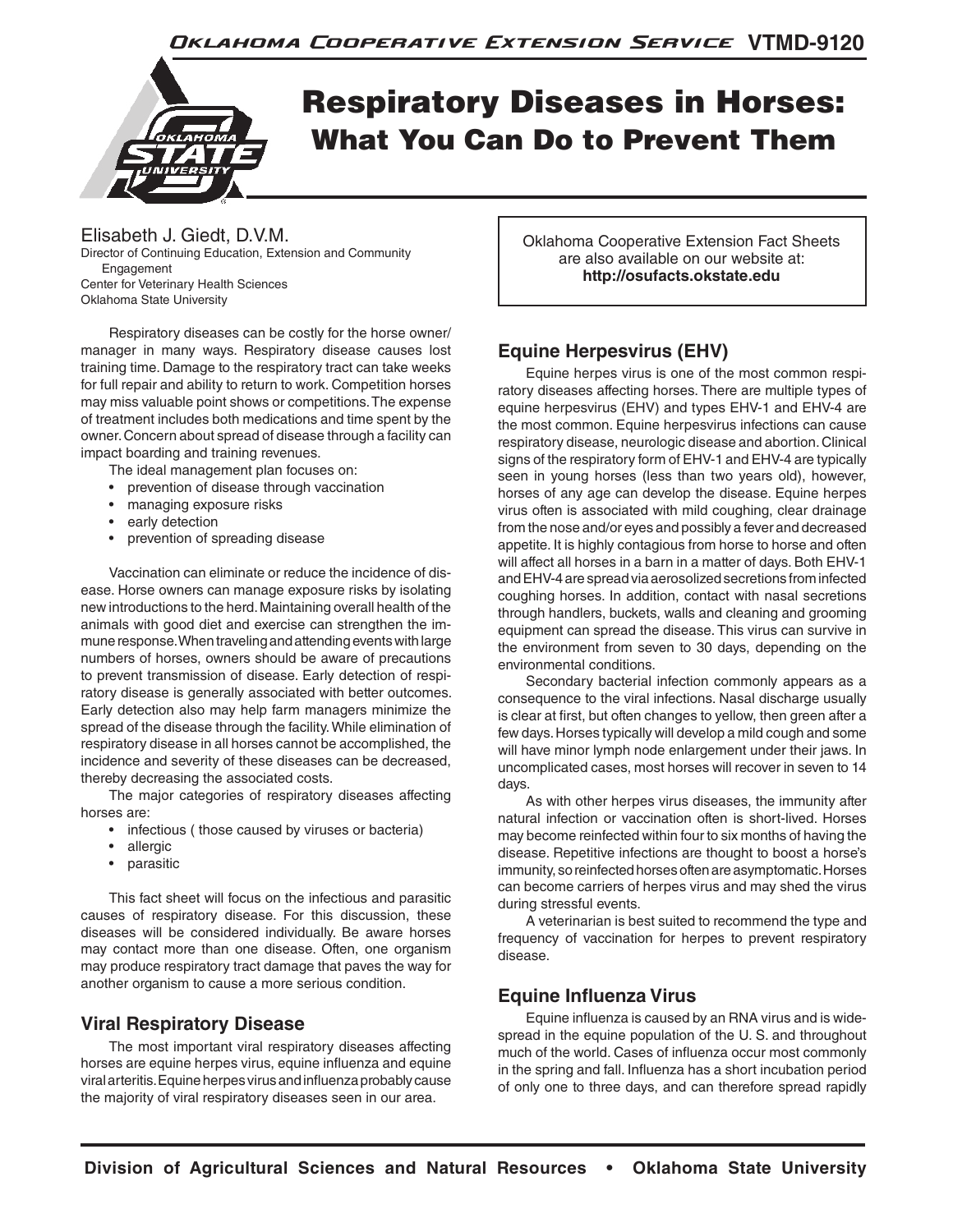through a group of susceptible horses. Coughing horses disperse the virus into the air, and other horses are infected when they inhale the virus particles. The virus attacks and damages the lining of the respiratory tract.

It takes three weeks for the lining of the respiratory tract to regenerate, which predisposes the tract to bacterial infections. Some of the lining may actually slough and result in multiple areas of denuded respiratory tract lining. Most horses will be infectious for at least five days after onset of clinical illness. The length of time the virus is excreted will vary among horses, depending on their immunity.

The clinical signs seen with influenza are similar to those associated with other viral respiratory diseases. Fever usually is present and ranges from 103 F to 106 F. Horses have varied degrees of depression and anorexia. In uncomplicated influenza cases, most clinical signs last from two to 10 days, but affected horses often develop a dry, nonproductive cough that can last two to three weeks or longer. The nasal discharge is usually clear at first, but can become thick and pus-like. Intermandibular lymph nodes may become slightly enlarged, and some horses appear to have muscle soreness. Horses can develop a generalized vasculitis, which is manifested as swelling of the limbs, inflammation of the heart resulting in a high heart rate and inflammation of the eye resulting in tearing and squinting of the eye.

A veterinarian is best suited to make recommendations on the type and frequency of vaccination for influenza to prevent respiratory disease. Horses considered at high risk of infection will require more frequent vaccinations.

## **Equine Viral Arteritis (EVA)**

 Equine viral arteritis is a viral disease of horses that can cause respiratory disease and abortions. Even though the virus has a worldwide distribution, incidence of the disease is uncommon, but has occurred in Oklahoma. EVA has an incubation period longer than the other viral respiratory diseases, ranging from three to 14 days. The virus is shed in nasal secretions. Stallions affected with EVA may shed the virus in their semen for years and are capable of transmitting the disease to mares in live cover, cooled and frozen semen. As with other viral respiratory infections, EVA is acquired by inhalation of the virus, exposure to virus contaminated objects or environment.

 The clinical signs associated with EVA infection are similar to other viral respiratory diseases, but can vary from severe to subclinical. However, this disease should be suspected if the following are present:

- more discharge from the eyes than usually seen with other respiratory diseases
- depression and loss of appetite
- red and inflamed lining in the nasal passages
- swelling in the limbs and ventral abdomen
- abortions during or within a few days of the illness

The Oklahoma Department of Agriculture, Animal Industry Services works with horse owners throughout the state to protect the equine population (there are an estimated 278,000 horses in our state) from the introduction of disease and to ensure that they are able to move interstate and internationally. EVA is a reportable disease in Oklahoma. While EVA typically is not life-threatening to otherwise healthy adult horses, EVA is of special concern to horse breeders because it can cause

abortion in pregnant mares, death in young foals and breeding stallions may become permanent carriers of the virus. The increase in international trade of horses and semen for artificial insemination has increased the risk of passing equine arteritis virus from one equine population to another. In 1984, there was an EVA epidemic in America's thoroughbred industry, which led major restrictions by the international community on the movement of horses from the U.S.

#### **Treatment of Viral Respiratory Diseases**

Viral respiratory diseases can mimic more serious respiratory diseases. Your attending veterinarian will examine affected horses to determine the seriousness of the illness. The most important component of therapy for uncomplicated viral respiratory diseases is rest. Stress should be kept to a minimum. If possible, the horse should not be hauled long distances and forced exercise of any kind should be discontinued. Affected horses should be housed in an area with good ventilation, and dust should be kept to a minimum. Unless the weather is inclement, sunshine and fresh air may be the best environment for recovery.

It is important to remember antibiotics are not effective against viruses. However, for the horse with severe viral respiratory disease or one that is stressed for another reason, appropriate antibiotics may be administered prophylactically to decrease the chances of opportunistic bacteria causing a more severe disease. It also is important to remember it can take a prolonged period of time for the respiratory tract to heal from a viral infection. The typical recommendation for rest of the respiratory system after a viral infection is one week of rest for every day of fever.

# **Complications**

### **of Viral Respiratory Diseases**

Uncomplicated viral respiratory diseases usually are selflimiting, and the affected horses recover with no long-lasting ill effects. However, horses with viral respiratory diseases that are also stressed by shipping, training, racing, surgery, etc., may develop severe, and sometimes fatal, pneumonia. Frequent examination of the affected horse's respiratory tract is indicated to monitor for secondary complications like pneumonia, pleuropneumonia and myocarditis (inflammation of the heart).

### **Bacterial Respiratory Disease**

Many bacteria are capable of causing respiratory disease in horses. Some bacteria only cause disease when viruses or other agents have first damaged the respiratory tract. Other bacteria are capable of producing disease independently. For this discussion, we will consider the two most important bacterial diseases for Oklahoma horses—Strangles and *Rhodoccus equi*.

#### **Strangles**

Strangles is a bacterial disease caused by *Streptococcus equi.* It is most commonly seen in one- to five-year-old horses. However, any age horse can get the disease, and older horses that have waning immunity may develop the disease even if they had it at a younger age. There usually is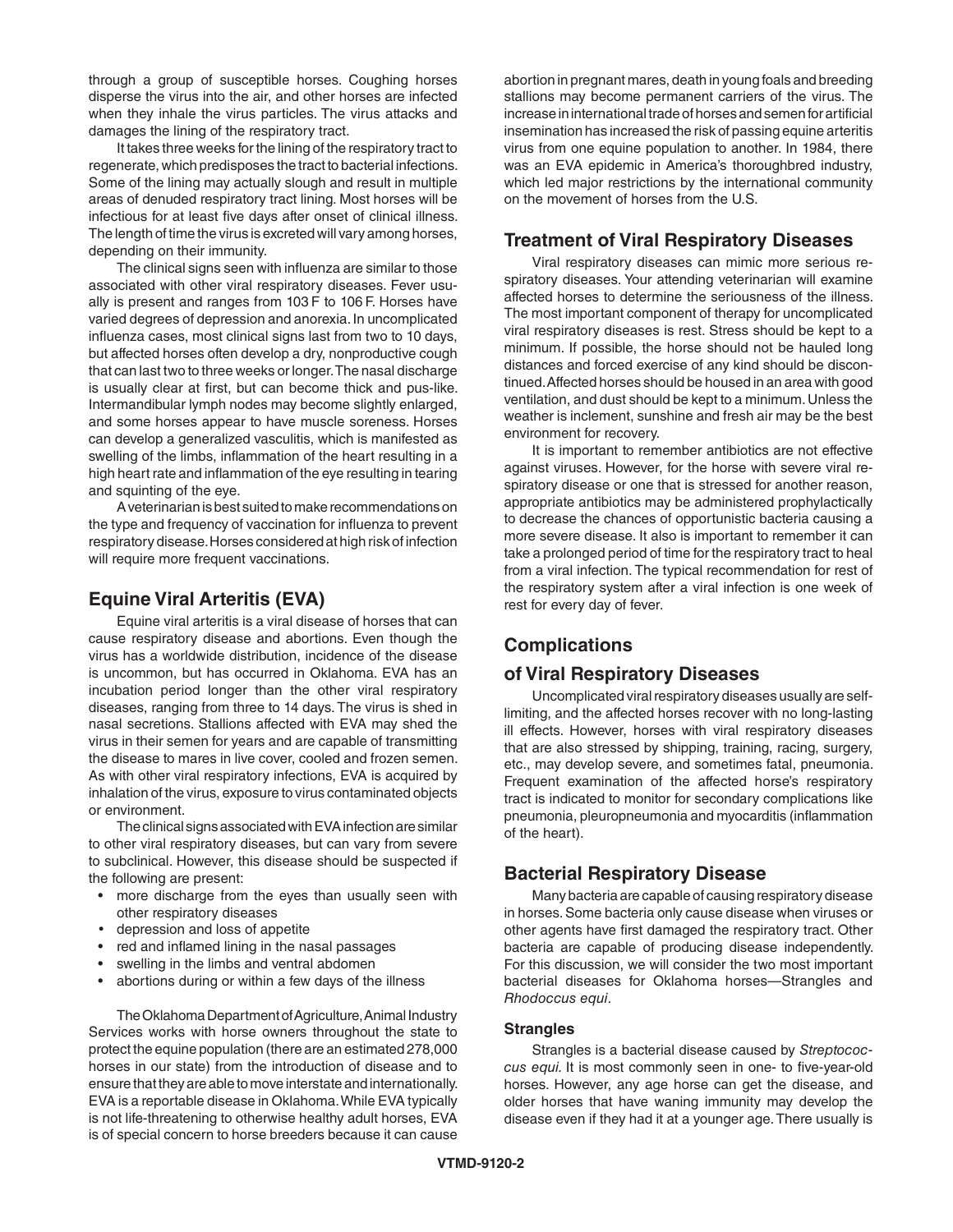a two- to six-day incubation period, and 30 to 100 percent of the horses on the farm may develop the disease. The bacteria infect the upper airway and the lymph nodes of the head and neck. Horses affected with this disease have a copious thick white to yellow nasal discharge containing high numbers of the bacteria.

The bacteria contaminate the environment, including feed tubs, water buckets and walls. Anything in the horses' environment contaminated with the bacteria (such as handlers' boots and clothes, flies, brushes or halters) can be a source of infection for other horses. Horses acquire the disease by direct contact with the bacteria, either by inhalation or ingestion. The bacteria itself may survive in the environment for a few weeks. This disease is difficult to eradicate because some horses shed the bacteria for long periods. Affected horses will typically shed the bacteria for at least four to six weeks. Long-term asymptomatic carriers may be more common than previously thought and can shed the bacteria to other horses for many years. Natural immunity to the disease after infection usually is long-lasting. However, some individuals may acquire the disease more than once.

Clinical signs associated with strangles include fever (103 F to 106 F); serious nasal drainage evolving to a thick, yellow to white and copious nasal discharge; moist cough; difficulty swallowing; depression and decreased or nonexistent appetite. Lymph node swelling between the mandibles and in the throat latch area is usually present. The lymph node swelling with strangles is frequently severe and results in abscesses that often rupture and drain pus. Most horses recover without complications.

Most horses recover without complications. Complications include becoming a chronic carrier of the disease, asphyxia due to enlarged lymph nodes compressing the larynx or windpipe, bastard strangles (spreading to other areas of the body), pneumonia, guttural pouches filled with pus, purpura hemorrhagica and heart disease. Horses also may develop severe muscle wasting secondary to strangles. The average length for the course of this disease is 23 days. It may take up to two weeks after exposure to display clinical signs.

#### *Rhodococcus equi* **Pneumonia**

*Rhodococcus equi* pneumonia is a sporadic disease that usually occurs in one- to six-month-old foals. It is endemic on some farms, and the disease will appear in 1 to 10 percent of each foal crop. Most infections will be in foals two to three months of age, which is when maternal antibody concentration is waning. Foals can be infected at birth, but will not show signs of illness until they are one to six months of age. It may take three to 14 days after exposure to display clinical signs. The organism is commonly found in the soil and often can be cultured from the feces of dams that had affected foals. Foals probably become infected by inhalation of the bacteria from the soil. The disease does not appear to be transmitted by direct contact between horses.

One of the major problems in dealing with *Rhodococcus* pneumonia is it has an insidious onset. Foals usually start with a low-grade fever, but may have temperatures up to 106 F. They may or may not cough in the initial stages of the disease. Often, there is no abnormal nasal discharge early in the disease process. As the disease progresses, the foals become depressed, nursing is diminished, difficult breathing becomes apparent and weight loss or failure to grow may be evident. In addition to respiratory disease, *Rhodococcus equi* can cause diarrhea, septic and nonseptic synovitis (joint inflammation), bone infection and intra-abdominal abscessation.

The fundamental components of *Rhodococcus* pneumonia treatment are early detection, rapid and accurate diagnosis, and specific antibiotic therapy. It often is necessary to continue the antibiotic therapy for several weeks.

Control of *Rhodococcus equi* pneumonia is very difficult, even with current knowledge and available products. There is no commercial vaccine available. Prophylactic hyperimmune serum administered intravenously has been reported to be effective. Other prophylactic protocols have been published and may be worth discussing with a veterinarian. Since it is thought that the natural disease is acquired by inhalation, and the bacteria is known to be in the soil, it may be beneficial to reduce dust and properly ventilate housing. As with all respiratory diseases, reduce stress by not overcrowding and by keeping the handling of foals to a minimum. Frequent removal of manure will help minimize environmental contamination and may reduce the incidence of infection. It also is important to verify the foal has had proper colostrum intake shortly after birth.

# **Respiratory Diseases Caused by Internal Parasites**

Two equine internal parasites migrate through the lungs as a portion of their life cycle. The equine roundworm is one of the most common internal parasites of young horses. It is probably present on every horse operation in Oklahoma. After this parasite is ingested by the horse, it then migrates from the intestine to the liver and then to the lung, where it is coughed up and swallowed to become an adult in the intestine. Foals ingesting large numbers of the parasite experimentally develop a cough and nasal discharge similar to other respiratory diseases. In uncomplicated cases, the horse's temperature remains near normal. It is unknown if under natural conditions this parasite causes clinically detectable respiratory disease. However, it is quite possible the damage caused by this parasite predisposes young horses to other respiratory diseases. For this reason, a good deworming program is recommended for all foals. Most horses develop a resistance to roundworms by two to three years of age.

The equine lungworm, even though not commonly seen in Oklahoma, can cause chronic coughing in affected horses. Horses are not the favorite host of this parasite and do not usually transmit the disease to other horses. In most instances, horses acquire this disease when pastured with donkeys.

#### **Prevention Program**

 Each horse owner, in consultation with an attending veterinarian, should develop a written vaccination program appropriate for their situation. Accurate vaccination records should then be maintained on all horses. All horses in Oklahoma should be vaccinated in the spring for eastern and western encephalomyelitis, tetanus, West Nile Virus (WNV) and rabies. Additional vaccinations may be recommended for your horses to prevent respiratory diseases. Your local veterinarian can prescribe the best vaccination program for your particular situation. Additional information regarding Equine Vaccination Programs is available in Fact Sheet VTMD-9119.